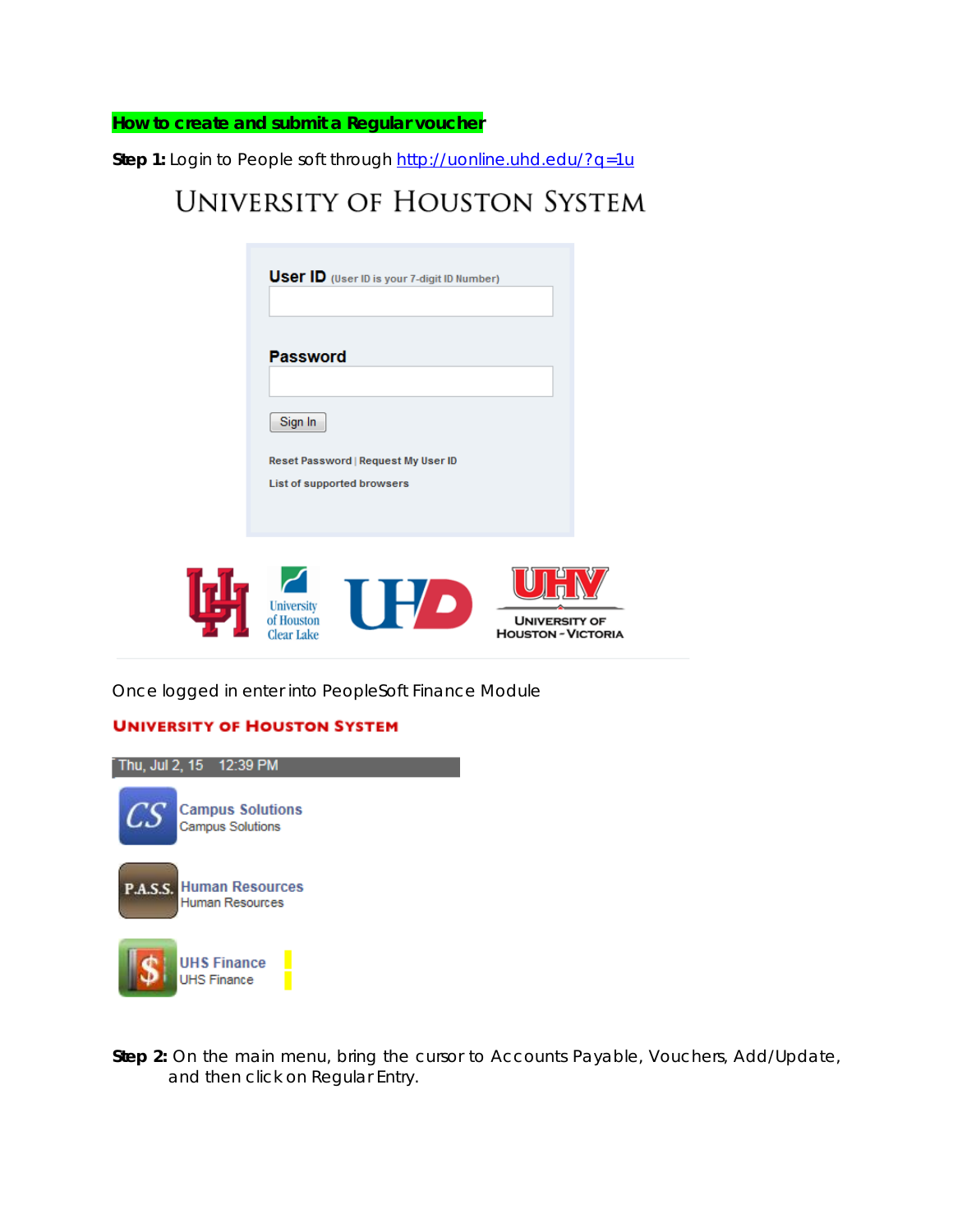| $F$ avorites $\overline{F}$ |        | Main Menu -                                               |        |                                  |             |                                   |        |                                        |   |         |  |
|-----------------------------|--------|-----------------------------------------------------------|--------|----------------------------------|-------------|-----------------------------------|--------|----------------------------------------|---|---------|--|
|                             |        | <b>Search Menu:</b>                                       |        | $\circledR$<br>٠                 |             |                                   |        |                                        |   |         |  |
|                             | Ħ<br>Ò | <b>Business Processes</b><br><b>Custom Reports</b>        |        |                                  |             |                                   |        |                                        |   |         |  |
| <b>Top Menu Featu</b>       | Ò<br>Ò | <b>Computer Operations</b><br><b>Supplier Contracts</b>   |        |                                  |             |                                   |        |                                        |   | 章三      |  |
| <b>Journal Worklist</b>     | Ò<br>▭ | <b>Vendors</b><br><b>Procurement Contracts</b>            |        |                                  |             |                                   |        |                                        | e | $0 -$   |  |
| No Journals                 | A<br>Ò | Purchasing<br>eProcurement                                |        |                                  |             |                                   |        |                                        |   |         |  |
| Payable worklist            | Ò      | <b>Services Procurement</b>                               |        |                                  |             |                                   |        |                                        |   | $0 -$   |  |
| <b>Requisition Wor</b>      | Ò<br>Ò | <b>Accounts Payable</b><br>Asset Management               | ▭      | Vouchers                         |             |                                   |        |                                        |   | $C = 0$ |  |
| No Requisitions             | Ò<br>Ò | <b>Commitment Control</b><br>General Ledger               | Ò<br>n | Review Accounts Payat<br>Reports | ▭<br>Ò<br>Ò | Add/Update<br>Maintain<br>Approve | E<br>冒 | <b>Regular Entry</b><br>Delete Voucher |   |         |  |
|                             | n<br>Ò | <b>SCM</b> Integrations<br>Set Up Financials/Supply Chain |        |                                  | Ò           | Maintenance                       |        |                                        |   |         |  |
|                             | Ò      | <b>Tree Manager</b>                                       |        |                                  |             |                                   |        |                                        |   |         |  |
|                             | Ò<br>Ò | <b>Reporting Tools</b><br>PeopleTools                     |        |                                  |             |                                   |        |                                        |   |         |  |
|                             | F      | Change My Password                                        |        |                                  |             |                                   |        |                                        |   |         |  |
|                             | E      | My Personalizations                                       |        |                                  |             |                                   |        |                                        |   |         |  |
|                             | Ē      | My System Profile<br>My Dictionary                        |        |                                  |             |                                   |        |                                        |   |         |  |
|                             |        | Return to Portal Hub                                      |        |                                  |             |                                   |        |                                        |   |         |  |

**Step 3:** The voucher Add a New Value page is displayed. You can either enter the voucher information or just click on the **Add** button. Any information that you enter here will be automatically transferred to the voucher invoice information page.

| Find an Existing Value                 | Add a New Value |
|----------------------------------------|-----------------|
|                                        |                 |
| <b>Business Unit:</b>                  | 00784<br>Q      |
| Voucher ID:                            | <b>NEXT</b>     |
| <b>Voucher Style:</b>                  | Regular Voucher |
| <b>Short Vendor Name:</b>              | Q               |
| Vendor ID:                             | Q               |
| <b>Vendor Location:</b>                | Q               |
| <b>Address Sequence Number:</b>        | 0               |
| <b>Invoice Number:</b>                 |                 |
| <b>Invoice Date:</b>                   | Γū              |
| <b>Gross Invoice Amount:</b>           | 0.00            |
| <b>Estimated No. of Invoice Lines:</b> | 1               |
|                                        |                 |

Add

**Step 4:** The voucher information page is now displayed. The following information must be entered at this time:

Vendor ID Vendor Name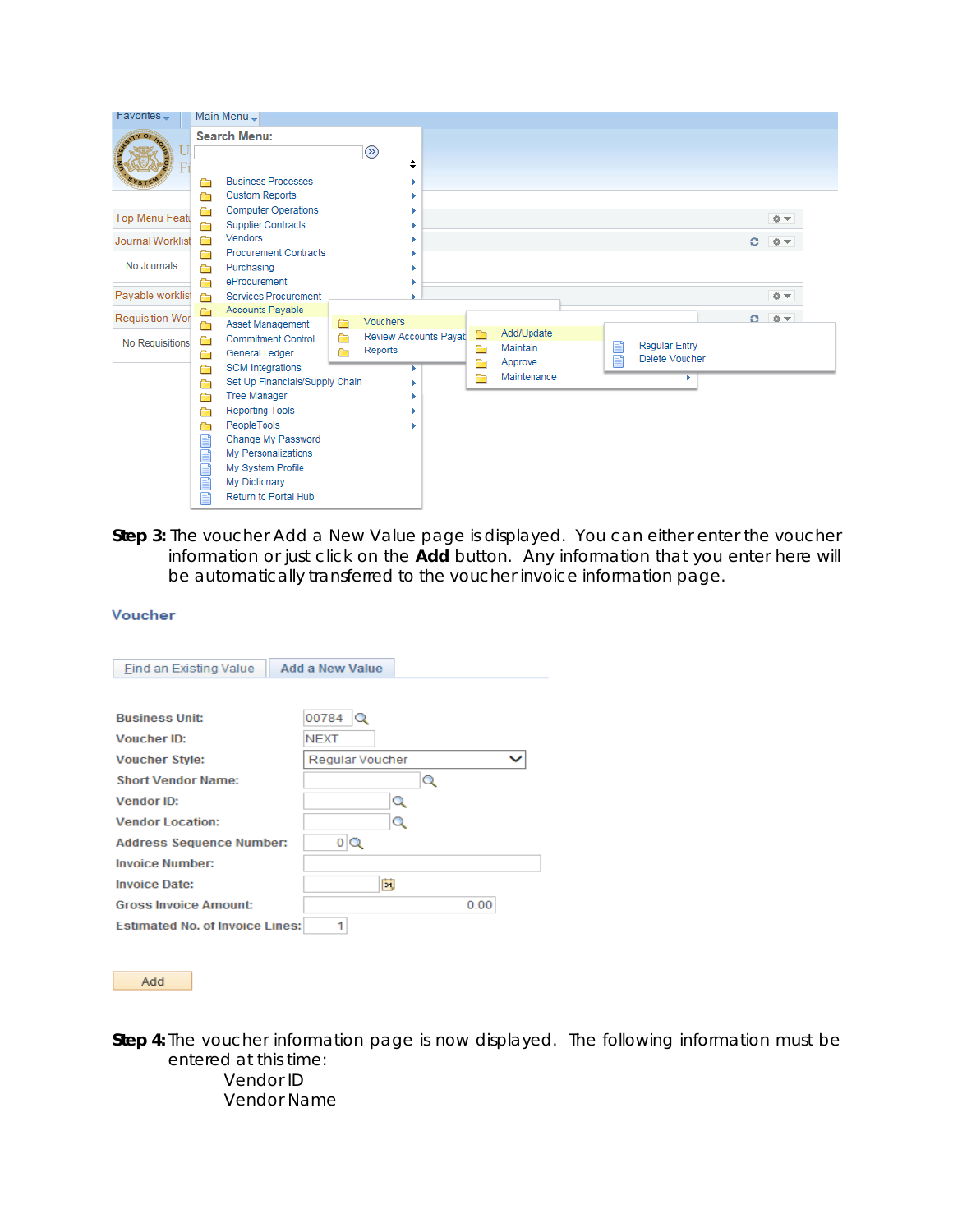Vendor Location Vendor Address Invoice No Voucher Total Voucher Line Amount Merchandise Amount Account Cost Center

| <b>Invoice Information</b>                                                                              | UHS Data Line                                   | Payments                                 | Voucher Attributes                                                        | <b>Documents</b>       |                | Approval Log             |                                         |                  |                                                         |                      |                                               |   |
|---------------------------------------------------------------------------------------------------------|-------------------------------------------------|------------------------------------------|---------------------------------------------------------------------------|------------------------|----------------|--------------------------|-----------------------------------------|------------------|---------------------------------------------------------|----------------------|-----------------------------------------------|---|
| <b>Business Unit:</b><br>Voucher ID:<br><b>Voucher Style:</b>                                           | 00784<br><b>NEXT</b><br>Regular Voucher         |                                          | <b>Invoice No:</b><br><b>Invoice Date:</b><br><b>Accounting Date:</b>     |                        | 07/02/2015     |                          | $\mathbf{b}$<br>$\overline{\mathbf{3}}$ |                  |                                                         |                      | Action:<br>v<br>Run                           |   |
| Vendor ID:<br>ShortName:<br>Location:<br>*Address:                                                      |                                                 | $\alpha$<br>Q                            |                                                                           |                        |                |                          |                                         |                  |                                                         | Comments(0)          |                                               |   |
| Advanced Vendor Search<br><b>Control Group:</b><br><b>Invoice Lines:</b><br>*Currency:                  |                                                 | $\alpha$<br>0.00<br>$USD$ <sup>Q</sup>   | *Pay Terms:<br><b>Basis Date Type:</b><br>Pay Schedule:                   | 雇                      | 30<br>Inv Date | Other Non Transportation |                                         | Net 30           | ◡                                                       | Calc Basis Date      |                                               |   |
| Total:<br>Difference:                                                                                   | Calculate                                       | 0.00<br>0.00                             | Copy From Source Document<br>PO Unit:<br>PO Number:<br><b>Copy From:</b>  |                        | None           |                          | Q<br>Q                                  |                  | ◡                                                       | Go                   | Copy PO                                       |   |
| <b>Invoice Lines</b><br>Line:<br>*Distribute by:<br><b>Ship To:</b><br>SpeedChart:                      | 1<br>Amount                                     | ◡<br>Q<br>Q                              | Item:<br><b>Unit Price:</b><br><b>Line Amount:</b><br><b>Description:</b> |                        |                |                          | Q UOM:<br>0.00                          | <b>Quantity:</b> |                                                         | Find   View All<br>Q | First 1 of 1 Last<br>$\pm$ $\pm$<br>One Asset |   |
| Calculate<br>▽ Distribution Lines<br><b>GL Chart</b><br>Copy<br>Down<br>$+$<br>$\overline{\phantom{a}}$ | Exchange Rate<br>Line<br><b>Merchandise Amt</b> | Statistics<br>Assets<br>Quantity<br>0.00 | $\ket{m}$                                                                 | *GL Unit<br>00784<br>∢ | Account        | Q                        | Fund                                    | Q                | Personalize   Find   View All   2  <br><b>Dept</b><br>Q | Program              | First 1 of 1 Last<br>Project<br>Q<br>⋋        | Q |
| <b>B</b> Save<br>$\equiv$ Notify                                                                        | Cu Refresh                                      |                                          |                                                                           |                        |                |                          |                                         |                  |                                                         | $E +$ Add            | ℤ<br>Update/Display                           |   |

**Step 5:** Click on "Calc Basis Date" (see the red arrow indicated in step 4) in the invoice information page and enter the four dates that are required to calculate the payment basis date. Click on the Calculate button below, and then click on "Back to Invoice" to go back to the invoice information page.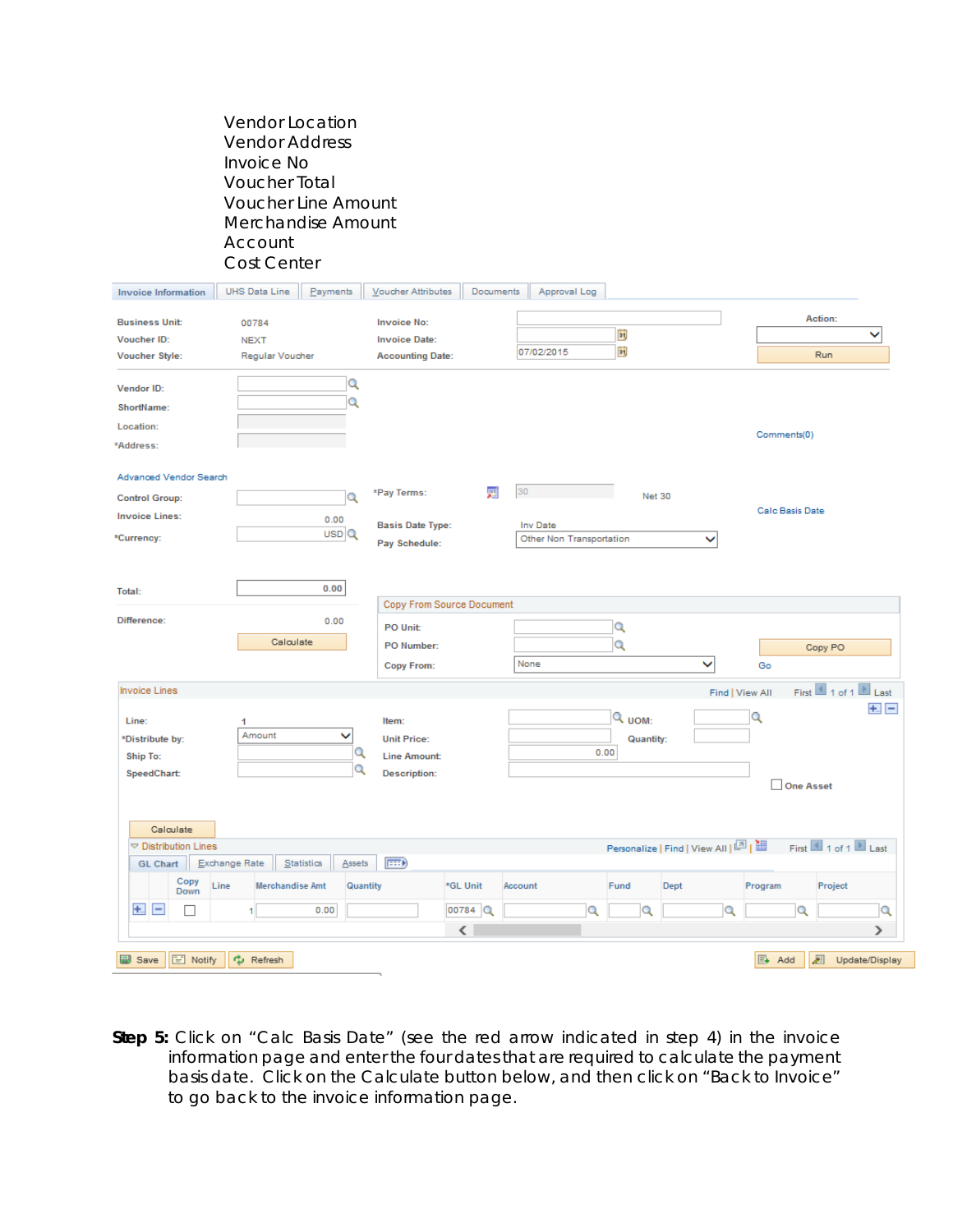**Date Calculation** 

| Prompt Pay Basis<br>$\checkmark$<br>11/05/2012<br>BU<br>11/05/2012 |
|--------------------------------------------------------------------|
|                                                                    |
|                                                                    |
|                                                                    |
| BU<br>11/01/2012                                                   |
| BU<br>11/01/2012                                                   |
| BU<br>11/01/2012                                                   |
|                                                                    |
| Edit Project Service Dates                                         |
|                                                                    |
| ÞŪ                                                                 |
|                                                                    |

**Step 6:** Click on "Comment" in the invoice information page (see the red arrow indicated in Step 4) and enter the purpose/benefit for the expenditure. Then click on OK.

| <b>Voucher Comments</b> |  |  |
|-------------------------|--|--|
|-------------------------|--|--|

| <b>Comment:</b><br>Purchase pens and note pads to be used in the Dean's business office. The office supplies are required<br>for the business office daily operations. | <b>Voucher Comments</b><br><b>Old Comment:</b> |  |
|------------------------------------------------------------------------------------------------------------------------------------------------------------------------|------------------------------------------------|--|
|                                                                                                                                                                        |                                                |  |
|                                                                                                                                                                        |                                                |  |
|                                                                                                                                                                        |                                                |  |
|                                                                                                                                                                        |                                                |  |
|                                                                                                                                                                        |                                                |  |
|                                                                                                                                                                        |                                                |  |
|                                                                                                                                                                        |                                                |  |
|                                                                                                                                                                        |                                                |  |

**同** Save **Step 7:** The invoice information page is displayed again. Click on the Save button to save the voucher. The system assigns the voucher ID.

Note that the system now displays the summary tab.

| Summary Invoice Information UHS Data Line Payments Voucher Attributes Documents Approval Log |  |  |  |
|----------------------------------------------------------------------------------------------|--|--|--|
|                                                                                              |  |  |  |

**Step 8:** In the invoice information page, go to "Action" (upper right corner) and select "Budget Checking" from the drop down box. Then click on the Run button.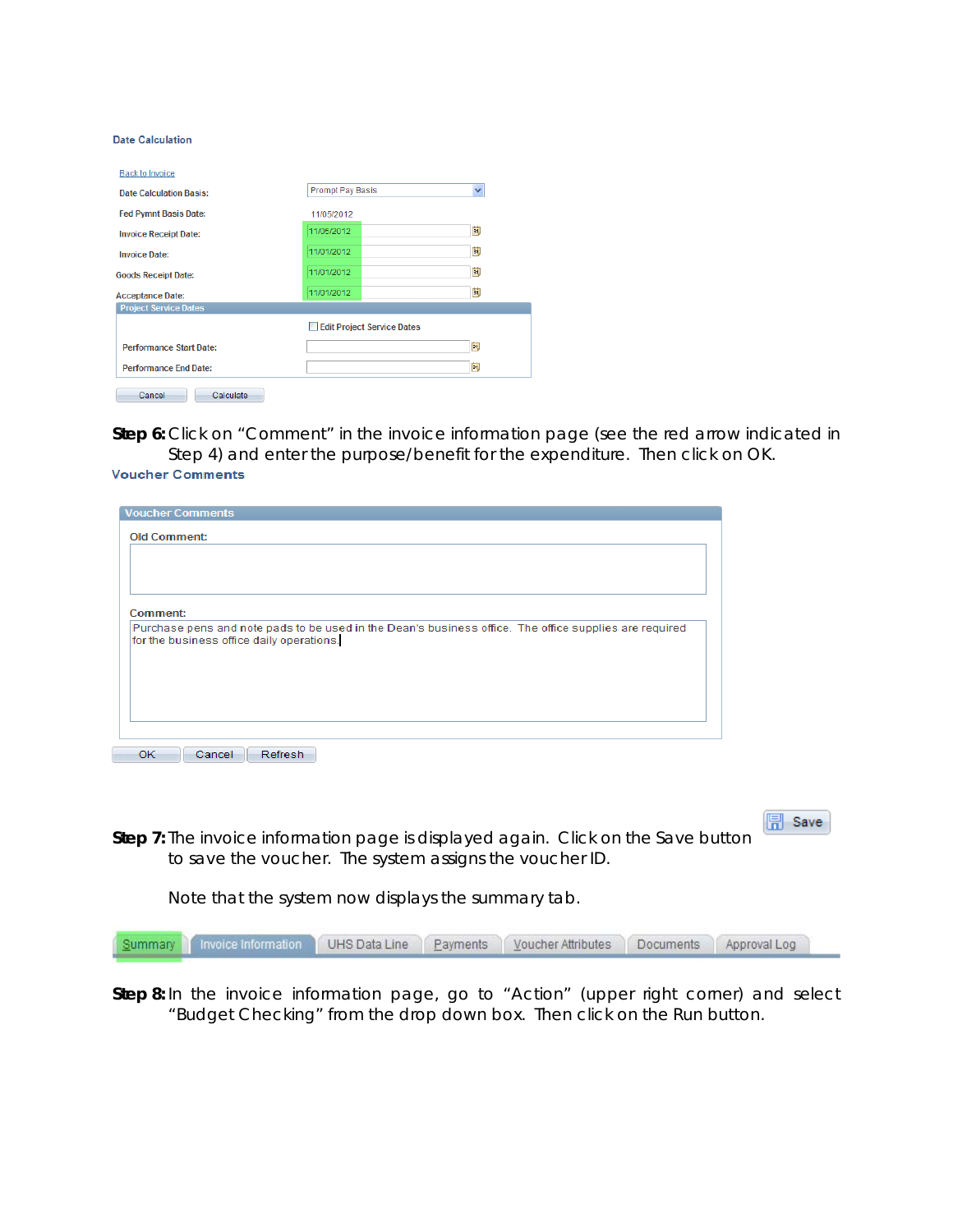| $\leftarrow$                                           | https://fund.my.uh.edu/psp/fund.3/EMPLOYEE/ERP/c/ENC D + A University of Houston [US] C Regular Entry |                 |                                                  |                            |                                          |                                                                                             | × |                                                                                                                                                                                      |          |
|--------------------------------------------------------|-------------------------------------------------------------------------------------------------------|-----------------|--------------------------------------------------|----------------------------|------------------------------------------|---------------------------------------------------------------------------------------------|---|--------------------------------------------------------------------------------------------------------------------------------------------------------------------------------------|----------|
|                                                        |                                                                                                       |                 |                                                  |                            |                                          |                                                                                             |   | (B) Suggested Sites (10) v (B) Banner Um Blackboard T E Services (B) Live Remote Assistance T myUHD TE P.A.S.S. (L) Remote Assistance (b) Suggested Sites (10) v (b) Suggested Sites |          |
| Favorites-                                             |                                                                                                       |                 |                                                  |                            |                                          | Main Menu - > Accounts Payable - > Vouchers - > Approve - > Approve Voucher > Regular Entry |   |                                                                                                                                                                                      |          |
|                                                        | <b>UHS</b><br>Finance                                                                                 |                 |                                                  |                            |                                          |                                                                                             |   |                                                                                                                                                                                      | Home     |
| Summary                                                | Invoice Information                                                                                   | UHS Data Line   |                                                  | Payments Voucher Athibutes | <b>Documents</b>                         | Approval Log                                                                                |   |                                                                                                                                                                                      | New Wind |
| <b>Business Unit:</b><br>Voucher ID:<br>Voucher Style: | 00784<br>00169548                                                                                     | Regular Voucher | Invoice No:<br>Invoice Date:<br>Accounting Date: |                            | UHD-15-C-398<br>05/22/2015<br>07/10/2015 | 热<br>B                                                                                      |   | Action:<br>Budget Checking<br>TURN                                                                                                                                                   |          |

When the system asks if you want to wait for the budget checking process to be completed, click on Yes.

| Message                                                              |     |    |
|----------------------------------------------------------------------|-----|----|
| Do you want to wait for the process to be completed? Voucher will be |     |    |
| displayed after process ends. (7050,54)                              |     |    |
|                                                                      | Yes | No |

**Step 9:** During the budget checking process, the processing icon wise is displayed. Once it is completed, you will no longer see the icon. Go to the summary page to see the budget checking status.

| <b>Summary</b>             | Invoice Information | <b>UHS Data Line</b><br>Payments<br>Vouch |  |  |  |  |  |
|----------------------------|---------------------|-------------------------------------------|--|--|--|--|--|
|                            |                     |                                           |  |  |  |  |  |
| <b>Business Unit:</b>      |                     | 00784                                     |  |  |  |  |  |
| Voucher ID:                |                     | 00169548                                  |  |  |  |  |  |
| <b>Voucher Style:</b>      |                     | Regular                                   |  |  |  |  |  |
| Contract ID:               |                     |                                           |  |  |  |  |  |
| <b>Vendor Name:</b>        |                     | <b>HOUSTON SYMPHONY SOCIETY</b>           |  |  |  |  |  |
|                            |                     | 615 Louisiana St                          |  |  |  |  |  |
|                            |                     | Houston, TX 77002-2715                    |  |  |  |  |  |
| <b>Entry Status:</b>       |                     | Postable                                  |  |  |  |  |  |
| <b>Match Status:</b>       |                     | No Match                                  |  |  |  |  |  |
| <b>Approval Status:</b>    |                     | Pending                                   |  |  |  |  |  |
| <b>Post Status:</b>        |                     | Unposted                                  |  |  |  |  |  |
|                            |                     |                                           |  |  |  |  |  |
| <b>Doc Tol Status:</b>     |                     | Valid                                     |  |  |  |  |  |
| <b>Budget Status:</b>      |                     | Valid                                     |  |  |  |  |  |
| <b>Budget Misc Status:</b> |                     | Valid                                     |  |  |  |  |  |
| *View Related              |                     | Payment Inquiry                           |  |  |  |  |  |

**Step 10:** Go to the Document page and upload the backup document